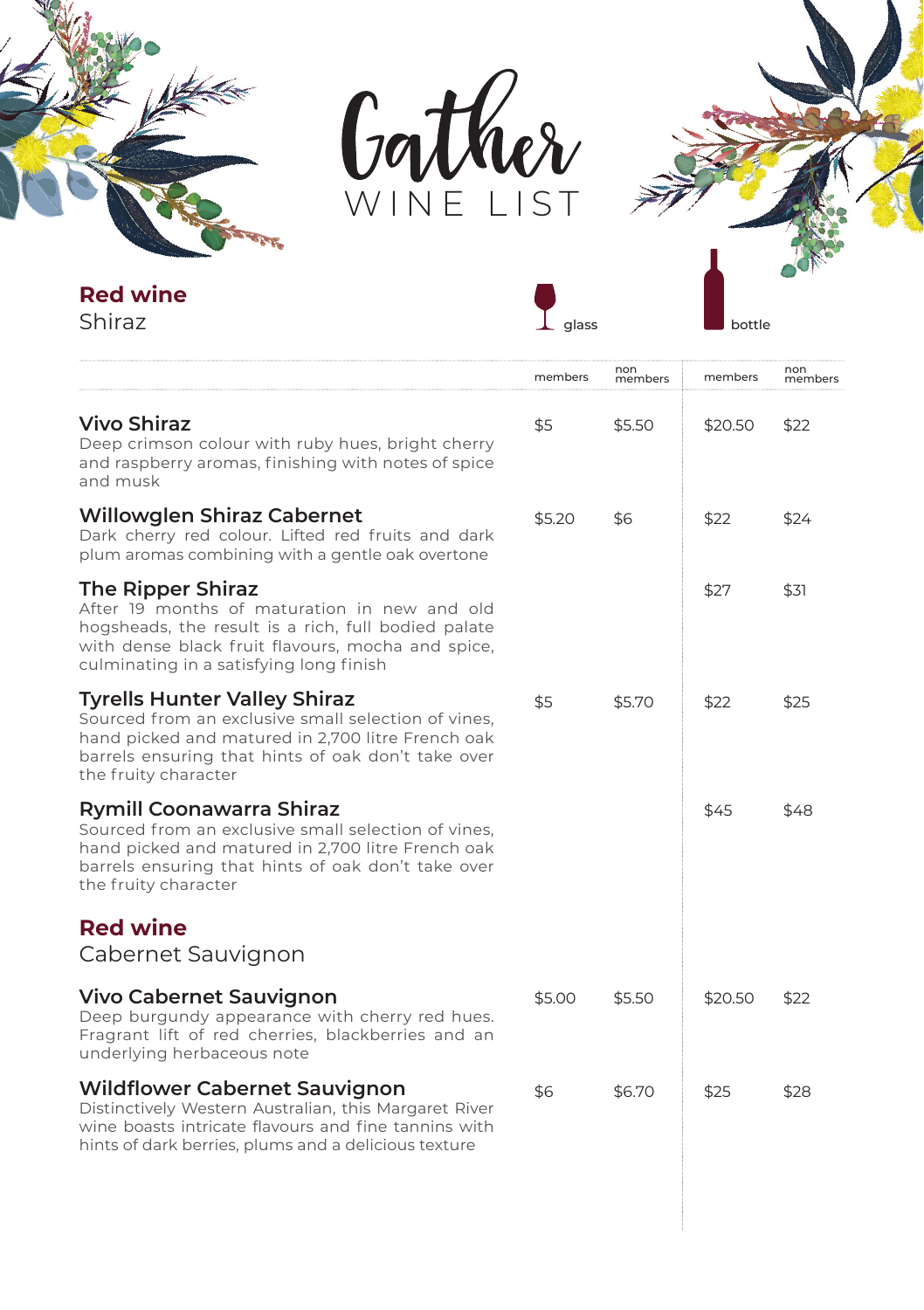



**T** glass



**Red wine**

Merlot

|                                                                                                                                                                                                                                                                                        | members | non<br>members | members | non<br>members |
|----------------------------------------------------------------------------------------------------------------------------------------------------------------------------------------------------------------------------------------------------------------------------------------|---------|----------------|---------|----------------|
| Willowglen Cabernet Merlot<br>Vibrant purple with deep crimson hues. Aromas<br>of blackcurrant, perfumed violets and a dash of<br>milk chocolate                                                                                                                                       | \$5.20  | \$6            | \$22    | \$24           |
| <b>Wid Oats Merlot</b><br>Harvested at ideal ripeness in the cool of the<br>early morning and fremented on skins to extract<br>maximum colour, texture and tannin, Displays a<br>typical plump, round flavour profile with definitive<br>red fruit and plum characters                 | \$7.50  | \$8.20         | \$30    | \$33           |
| La Bossa Merlot<br>Vibrant red with garnet edges. This merlot is full<br>of ripe plum and berries, lead to a soft rounded<br>palate chock full of juicy red fruit, spicy undertones<br>and gentle tannin with just a touch of vanillin oak                                             | \$6     | \$6.80         | \$24    | \$26.50        |
| 'The Cracker' Cabernet Merlot<br>Deep rich in colour, Intense nose of dark<br>chocolate, cherries, black currants and cedar. A<br>very rich palate packed full of ripe blackberries,<br>mocha and a subtle herbal edge. A very stylish<br>palate with vibrant acidity and great length |         |                | \$27    | \$31           |
| <b>Red wine</b><br><b>Blends</b>                                                                                                                                                                                                                                                       |         |                |         |                |
| <b>Pocket Watch Pinot Noir</b><br>Specially selected grapes have been chosen to produce<br>a delicate red with gentle oak influences, hints of<br>cherry and raspberry finished with an earthy floor                                                                                   | \$5.50  | \$6.20         | \$24    | \$27           |
| Bella Riva Sangiovese<br>Medium red, dark cherries, exotic spices, plums and<br>a lovely earthiness                                                                                                                                                                                    |         |                | \$36    | \$41.50        |
| Down The Lane Shiraz Tempranillo<br>Crimson with ruby hues and layers of ripe red fruit<br>aromas. The sweet spicy fruit power of Shiraz is<br>rounded off by the savoury                                                                                                              |         |                | \$31    | \$36           |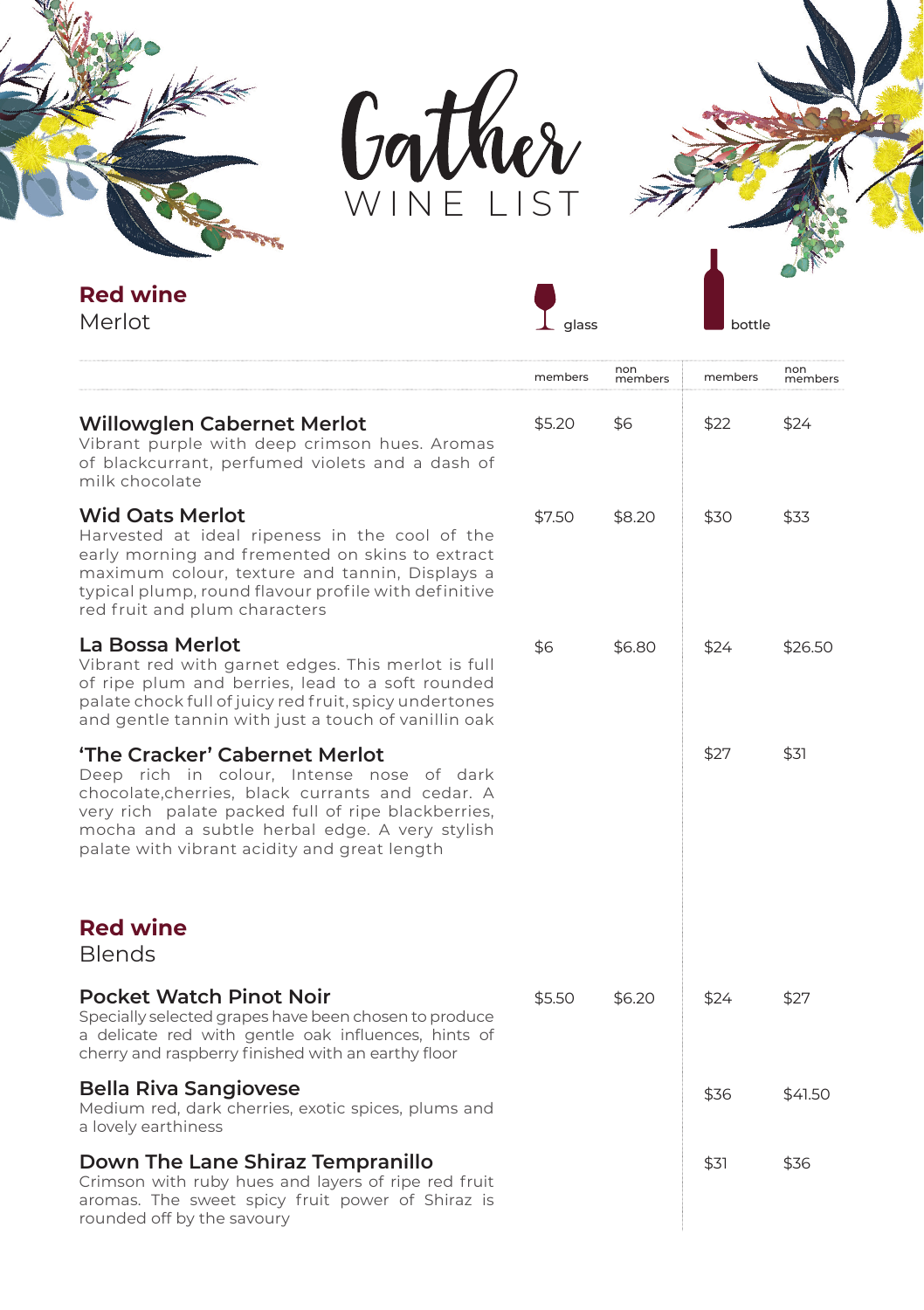



**g**<br>glass



**White wine** Sauvignon Blanc

|                                                                                                                                                                                                                                                                         | members | non<br>members | members | non<br>members |
|-------------------------------------------------------------------------------------------------------------------------------------------------------------------------------------------------------------------------------------------------------------------------|---------|----------------|---------|----------------|
| Vivo Sauvignon Blanc<br>Straw with green hues. Aromas of passionfruit and<br>green apples                                                                                                                                                                               | \$5     | \$5.50         | \$20.50 | \$22           |
| Willowglen Semillon Sauvignon Blanc<br>Deep crimson colour with ruby hues, bright cherry<br>and raspberry aromas, finishing with notes of spice<br>and musk                                                                                                             | \$5.20  | \$6            | \$22    | \$24           |
| 3 Tales Marlborough Sauvignon Blanc<br>A beautiful crisp New Zealand wine. Very pale<br>yellow-gold with bright green highlights. Saturated<br>aromas of snow pea, lime juice and pink grapefruit                                                                       | \$7.50  | \$8.70         | \$30    | \$34.50        |
| Moores Creek Semillon Sauvignon Blanc<br>Pale green in colour with citrus characters and earthy<br>sauvignon blanc overtones that perfectly combine in<br>this zesty wine with a fresh and lively finish                                                                | \$5     | \$5.70         | \$22    | \$25           |
| Ara Sauvignon Blanc<br>New Zealand wine offering delicate aromas of pears<br>and quince flowing onto delicious honey and citrus<br>flavours on the palate                                                                                                               | \$8     | \$9.20         | \$32    | \$35           |
| Wildflower Sauvignon Blanc<br>Distinctively Western Australian complex flavours<br>and a gentle refreshing acidity from the cooling<br>ocean breezes of Margaret River. Juicy and vibrant<br>in flavour yet pale in colour with fresh herbal notes<br>and citrus fruits | \$6     | \$6.70         | \$25    | \$28           |
| Pocket Watch Sauvignon Blanc<br>Displaying a pale appearance, with zesty tropical<br>fruits and a hint of grassy citrus notes, this wine<br>has a lovely mouthfeel, terrific length and a fresh<br>crisp finish                                                         | \$5.50  | \$6.20         | \$24    | \$27           |
|                                                                                                                                                                                                                                                                         |         |                |         |                |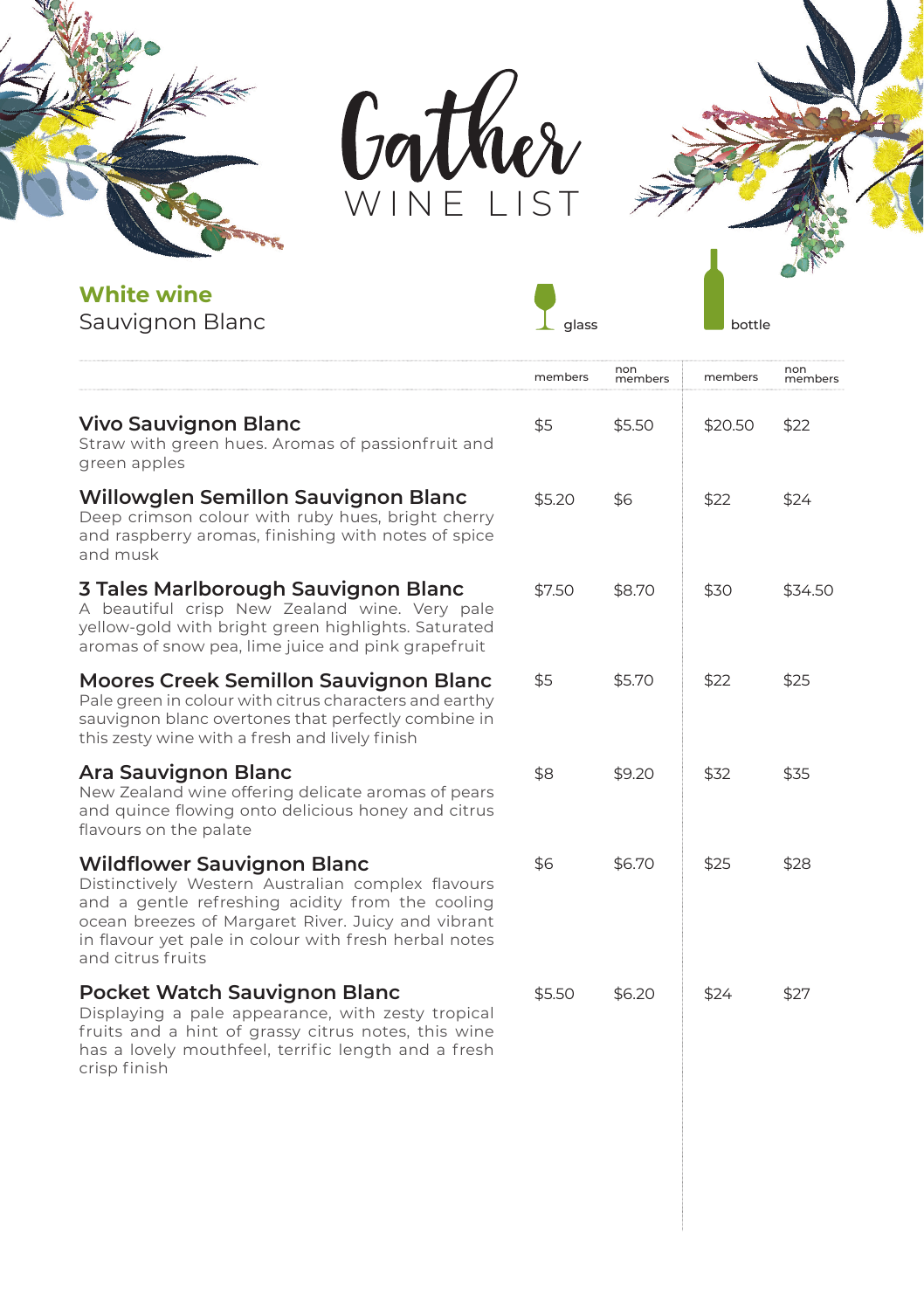



**T**<br>glass



**White wine** Pinot Grigio

|                                                                                                                                                                                                                                                          | members | non<br>members | members | non<br>members |
|----------------------------------------------------------------------------------------------------------------------------------------------------------------------------------------------------------------------------------------------------------|---------|----------------|---------|----------------|
| <b>Willowglen Pinot Grigio</b><br>Subtle aromatics of pear, lemon zest and a hint of<br>herbs with a light a clean palate                                                                                                                                | \$5.20  | \$6            | \$22    | \$24           |
| <b>Wildflower Pinot Grigio</b><br>Aromatic and dry, boasting detailed flavours and<br>fruity notes of pear and apple, complemented by a<br>delicious and refreshing crispness                                                                            | \$6     | \$6.70         | \$25    | \$28           |
| Pocketwatch Pinot Grigio<br>A bright, crisp, floursome, fruit driven wine, with spicy<br>and guava notes combined with the Pinot trademark<br>of texture and vitality                                                                                    | \$5.50  | \$6.20         | \$24    | \$27           |
| <b>White wine</b><br>Chardonnay                                                                                                                                                                                                                          |         |                |         |                |
| Vivo Chardonnay<br>Fresh pear aromas with stone fruit balanced with a<br>subtle, hint of oak                                                                                                                                                             | \$5     | \$5.50         | \$20.50 | \$22           |
| Willowglen Chardonnay<br>Very pale straw with a green tinge. Fresh pear with<br>stone fruit, balanced with a subtle hint of oak                                                                                                                          | \$5.20  | \$6            | \$22    | \$24           |
| <b>Wild Oats Chardonnay</b><br>Chardonnay is our favourite grape and this wine, from<br>the Oatley family vineyards at Mudgee, delievers a<br>modern take on Australian style Chardonnay: full<br>bodied yet crisp, with citrus and melon fruit flavours | \$7.50  | \$8.20         | \$30    | \$33           |
| <b>Moores Creek Chardonnay</b><br>A medium bodied wine with aromas of stone fruit<br>and subtle vanillin oak. The palate is generously<br>flavoured with white peach citrus characters and a<br>clean, crisp finish                                      | \$5     | \$5.70         | \$22    | \$25           |
| Pocketwatch Chardonnay<br>Blended from the vines of The Central Ranges of<br>NSW, this chardonnay boasts lovely citrus, creamy<br>and spicy oak flavours with a touch of vanilla and a<br>long, textured finish                                          | \$5.50  | \$6.20         | \$24    | \$27           |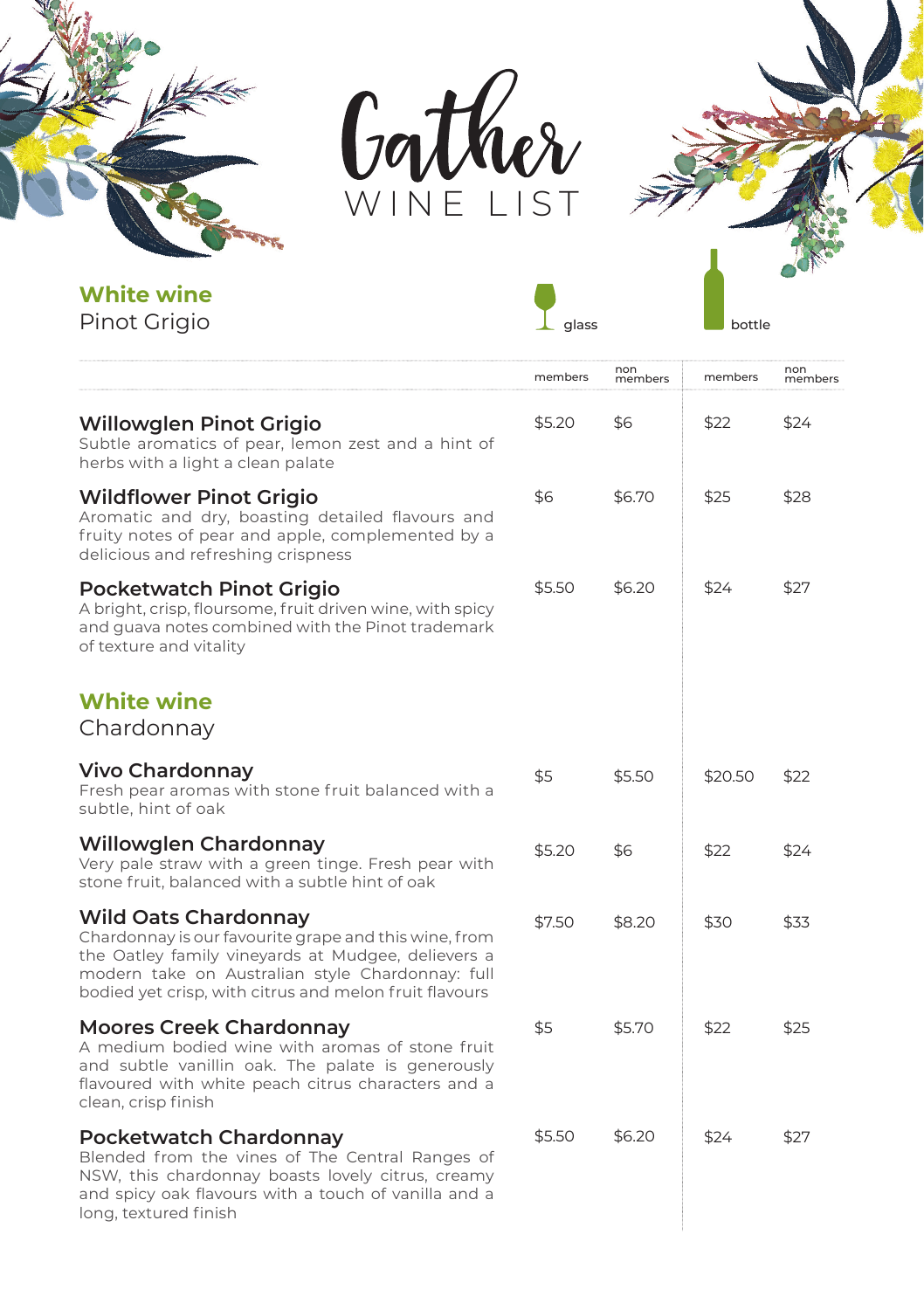



**T**<br>glass



**White wine**

Moscato

|                                                                                                                                                                                                                                                                                                                                                                    | members | non<br>members | members | non<br>members |
|--------------------------------------------------------------------------------------------------------------------------------------------------------------------------------------------------------------------------------------------------------------------------------------------------------------------------------------------------------------------|---------|----------------|---------|----------------|
| <b>Vivo Moscato</b><br>Pale straw in colour with a lively green tinge. The<br>nose displays freshly crushed grapes, with a little<br>musk and a hint of lime juice                                                                                                                                                                                                 | \$5     | \$5.50         | \$20.50 | \$22           |
| <b>Willowglen Moscato</b><br>Pale straw in colour with a lively green tinge. The<br>nose displays freshly crushed grapes, with a little<br>musk and a hint of lime juice. The palate is lively and<br>fresh as one would expect from a frizzante style wine.<br>The palate tastes of freshly crushed grapes with just a<br>squeeze of lemon & ginger on the finish | \$5.20  | \$6            | \$22    | \$24           |
| <b>White wine</b><br>Riesling                                                                                                                                                                                                                                                                                                                                      |         |                |         |                |
| Tower Estate Clare Valley Riesling<br>South Australia's Clare Valley is regarded as one<br>of the country's premium regions for dry style<br>Riesling. This wine has elegant floral and citrus<br>aroma followed by a firm, refreshing palate and<br>persistent length of melon, peach and citrus<br>blending well with spicy notes                                | \$7.50  | \$8.30         | \$32    | \$34.50        |
| Not red, not white but<br>Rosé                                                                                                                                                                                                                                                                                                                                     |         |                |         |                |
| Willowglen Rosé<br>Lifted berries and cream with a nuance of spice,<br>this Rose is soft and generous yet restrained with a<br>fine acid and lovely textural finish                                                                                                                                                                                                | \$5.20  | \$6            | \$22    | \$24           |
| La Boheme Act 2 Pinot Noir Rosé<br>Pale salmon in colour with hints of delicate brioche<br>and strawberry, this rosé is gently aromatic                                                                                                                                                                                                                            |         |                | \$39    | \$45           |